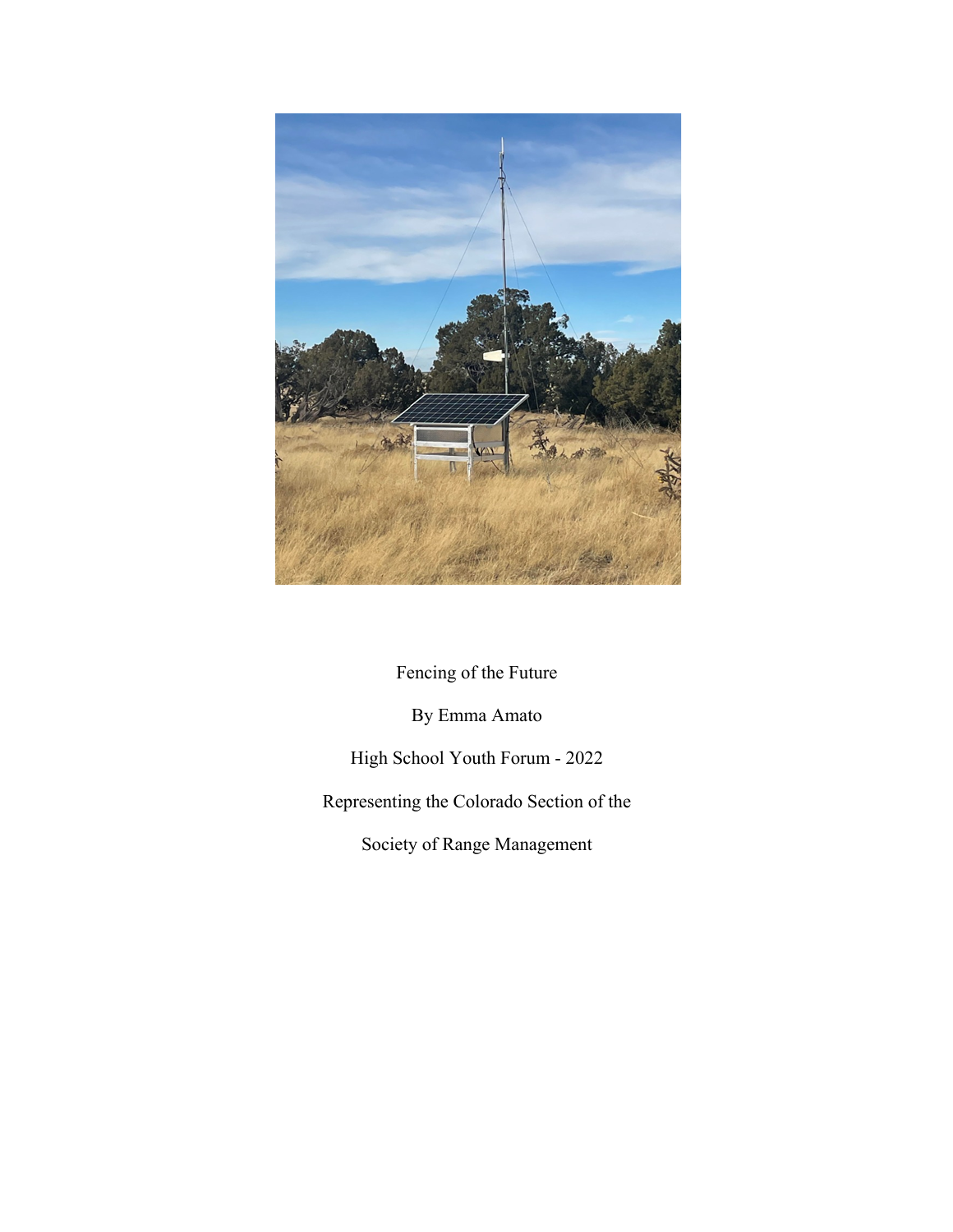For generations, my family has ranched in traditional ways. We use the basic pasture rotational grazing system technique that has been used all over the country for years. We have always built the traditional, five- strand, barbed wire fence that you see stretching on for miles in every direction. As all ranchers know, building and repairing barbed wire fences is by far one of the least enjoyable parts of ranching. Unfortunately, by Colorado state law, this is a necessity for my fence-out state. What if there was another way to keep your livestock contained, other than the dreaded barbed wire fence?

A few cattle producers scattered across the world are beginning to implement a new fencing system; virtual fencing. Virtual Fencing is still fencing, but without the material fence. This technology isn't as widespread as traditional fences, as it was only created in the last couple decades. VENCE, a company based in San Diego, is the forerunner of this technology. Additionally, there are other producers such as Nofence, who are creating the same product. Other companies with similar ideas, such as underground fencing for dogs, have been around since the early 70's, but the idea was just recently opened up to larger livestock. This new technology is being applied globally, not just in my small corner of the world. In Australia, virtual fencing is one of the most available ways to manage your livestock. If you look among the grasslands of Queensland and Tasmania, you will see entire herds of cattle wearing the collars needed for virtual fencing to keep the livestock contained. In America, you are more likely to see the usual barbed wire fencing, but a few ranches are trying out the new technology. For instance, in Southern Colorado, the Bow and Arrow Ranch implemented this new fencing system in 2020. Along with another producer on the Western slope of Colorado, the Luark Ranch manager is using technology from VENCE to manage his Bureau of Land Management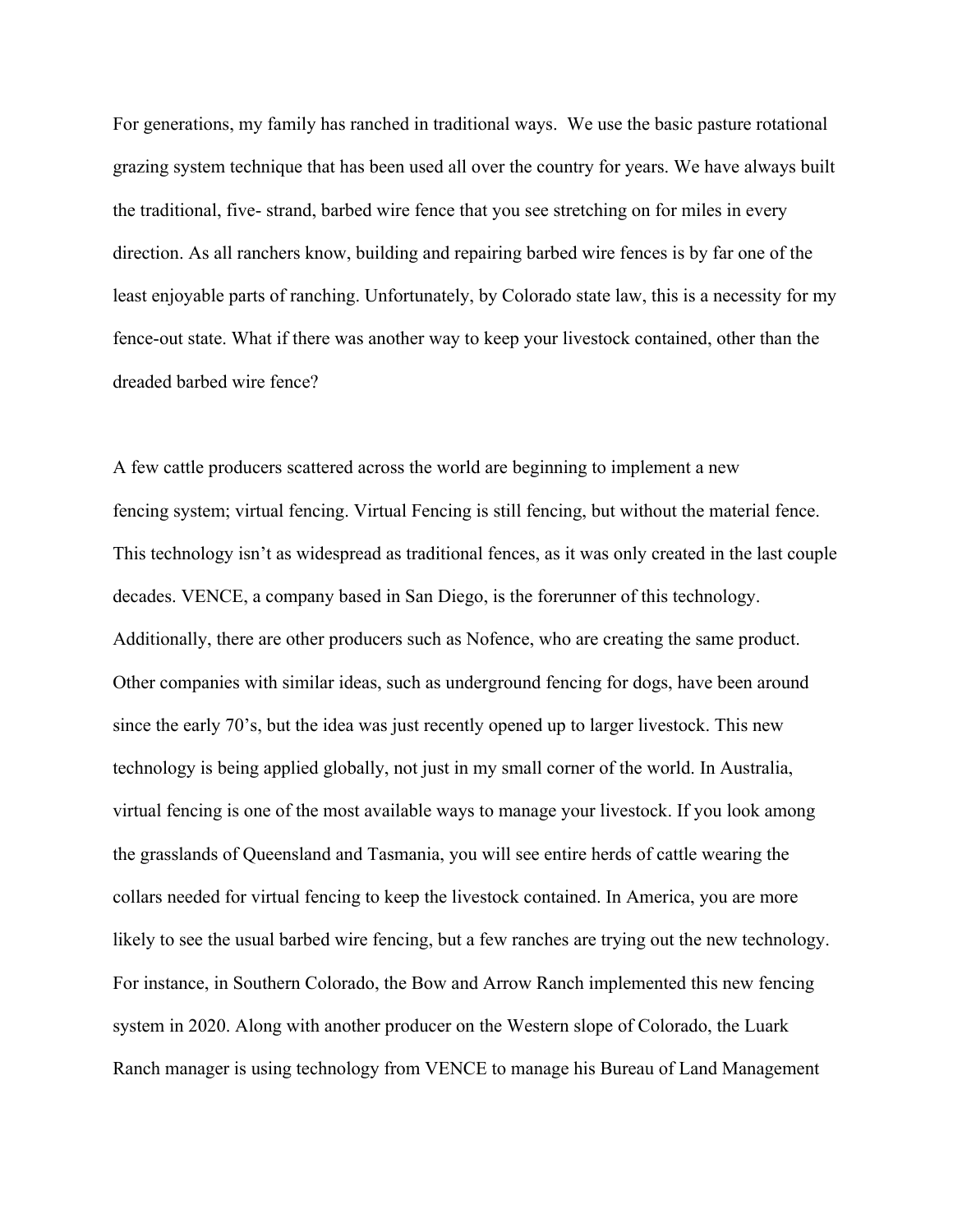property. With this advancement, he is able to keep his livestock off of a section of land that needed time to rest and regrow. This allows the rangeland to become healthier which will in turn help the rancher. These two producers aren't alone in using this new technology, as many others across the nation are looking to retire their fencing pliers and equipment.

So how does this present-day technology work? It all starts with the online software. You use a computer program or an app to set your boundaries. Next, using the global positioning system, add coordinates to place your fence lines where you want them. Once you have set your fence lines, the data gets sent off to a satellite. The satellite holds all the boundary data and sends the signals to a transmitting tower. The tower then directly communicates with the collars as long as the cattle are in range of the signal. On the side of the box that is touching the cow's neck, there are small prongs that send out electric pulses to the cattle when they approach one of the virtual fences. The electric shock is very similar to that of a hotshot.

All of your cattle will be equipped with a collar that has a receiving box on it. Before the shock happens, a sound is emitted from the box. If the cattle do not respond to the sound, they are shocked three times. If they still don't react, the shocking stops with the animal's welfare in mind. The producers of this technology worked with many specialists, such as Temple Grandin who is a professor of Animal Science, when they developed the collars. This ensured the cattle were completely safe and were in no way harmed by the device. If the situation arises where the shocking stops, the receiving box also acts as a tracker. You can see where your cattle are in real time, even if they leave your fencing boundary.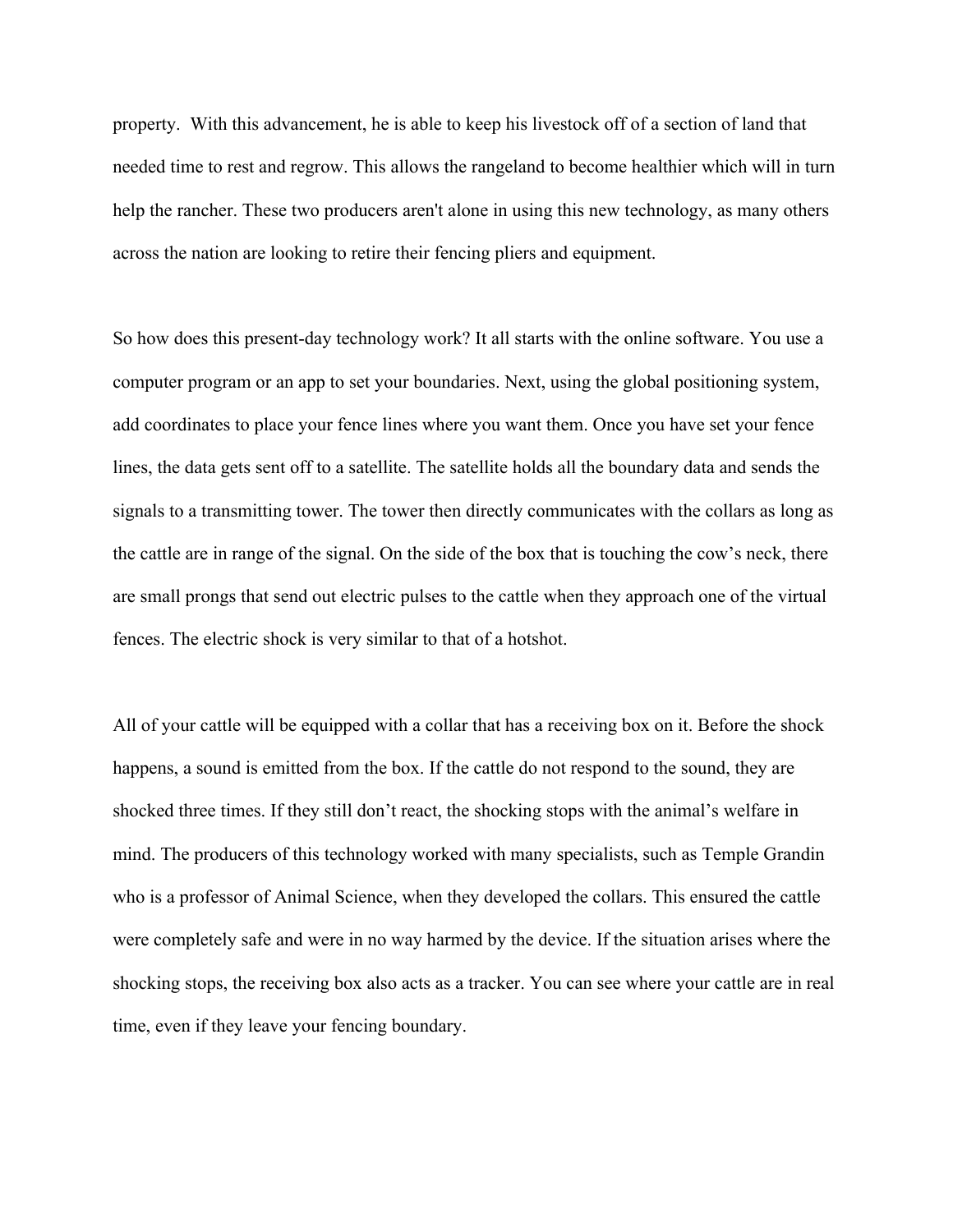The science behind controlling the cattle is quite simple. For example, if a cow hears a sound that is random and unpleasant to them, they will definitely not go towards it. That explains why the sound is emitted first when the animal nears the virtual boundary. This is the first step of deterring the animal. If they are confused by the sound and don't respond to it, the irritating electric shocks come in. The electricity is not meant to harm them, only disturb them to discourage them from continuing on that specific path. Cattle are smart animals and realize that if they do not respond to the sound, an unpleasant reaction follows. They learn this through repetition and prediction of the possible outcome. If they do not respond to the original stimulus, which was the sound, the shocks will follow.

Virtual fencing poses many benefits to the overall health of the rangeland. Due to the versatility of this method of fencing, more of your land can be used. In areas where regular fencing is difficult, such as rocky or mountainous areas, VENCE shines through. You are able to utilize this land and the grass it possesses because your cattle will still remain contained. Furthermore, you can control the quality of your land. For example, one of the ranchers I mentioned in the above sections uses VENCE operations to give a 600 acre pasture a regrowth period.

Another present advantage is the ability to high-intensity graze. This method of land management is largely implemented on the Bow & Arrow Ranch. High- intensity grazing benefits the range in many ways. First, it increases the biodiversity of the native grasses. The cattle are forced to eat all of the available plants in the paddock they are placed in. This allows for more regrowth of the native plant species. Any remaining plants are trampled into the soil surface which increases its organic matter. Better soil health will also result in plants with more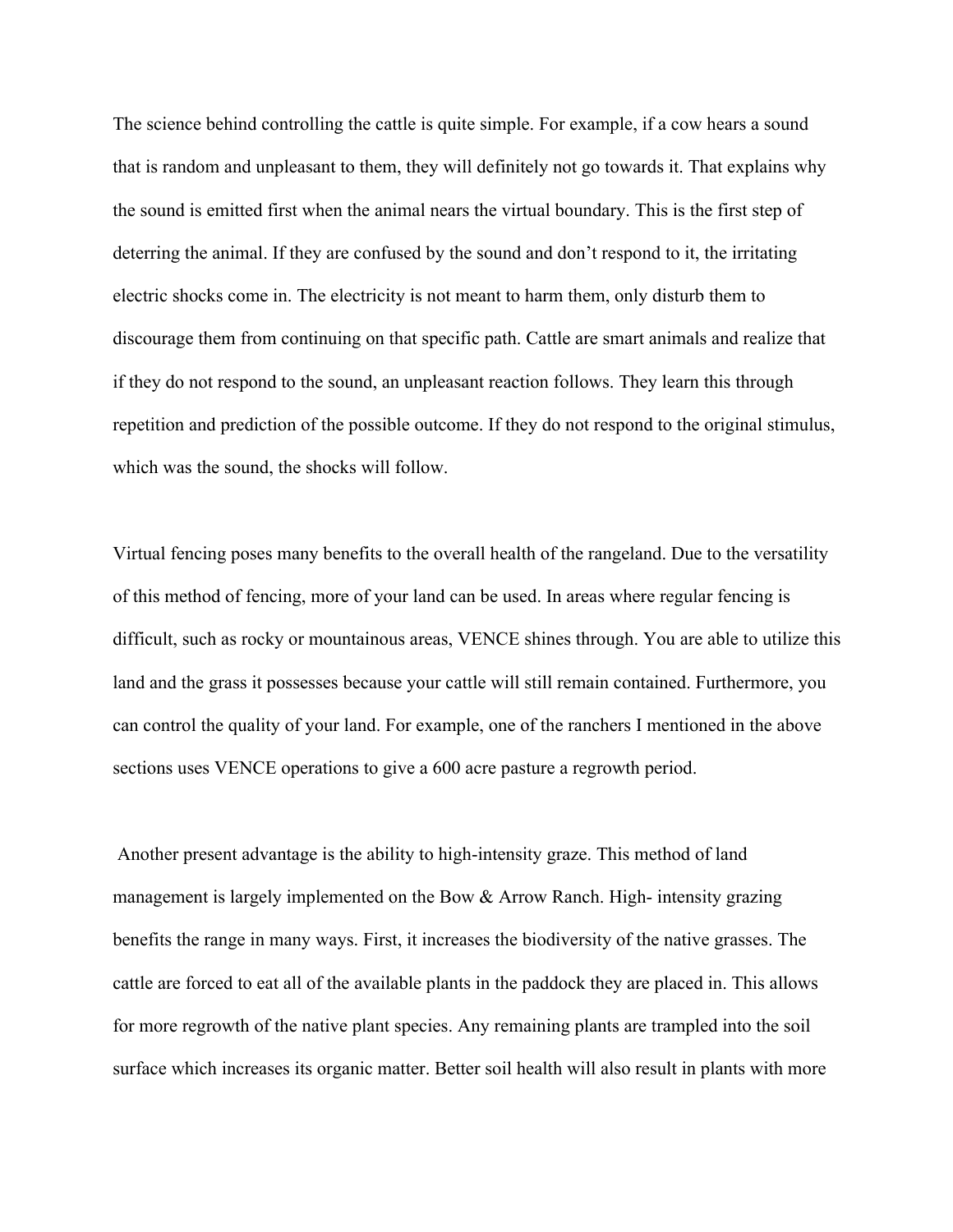nutritional value to the cattle. A key part to healthier rangelands is the rest period the plants receive. The longer the rest period, the higher the quality of the land. You can accommodate your land and your management practices to get your optimal results through the ease of virtual fencing.

Back in December of 2021, I had the opportunity to tour a ranch in Southeastern Colorado; The Bow and Arrow Ranch. I interviewed Michael Lacey, the ranch manager, about his experiences with virtual fencing. He began implementing a virtual fencing program in 2020 and applied it again in 2021. High-intensity grazing was his main focus while using VENCE's technology. Individual pastures were stocked at rates of 30,000 pounds per acre, and were frequently rotated. This program allowed the plants to be grazed on phase two of growth, which is optimal for cattle and the plants. While the plants are in their second stage of growth, they are packed full of nutrients that are not yet being used to grow their leaves and stems, all while still maintaining healthy root systems. This is best for your livestock because the vegetation is tender and desirable to eat and gives the greatest amount of nutrient enrichment. The less desirable plants were smashed into the ground and used to aid soil health by adding organic matter. Mr. Lacey ran this program with virtual fencing as described for a little over eight months before he realized a few issues with the collars. He saw that the collars were getting flipped over, meaning that the side that communicates with the cattle were no longer making contact. Another apparent issue was the collars becoming confused when the cattle were in a tight group. He gathered all of his cattle and took the collars off, then began looking for improvements. When he re-implements the collars, they will be of different design, in hopes that the outcome is different. Prior to the issues with the collars, the ranch saw many benefits on the range. Using virtual fencing as a tool to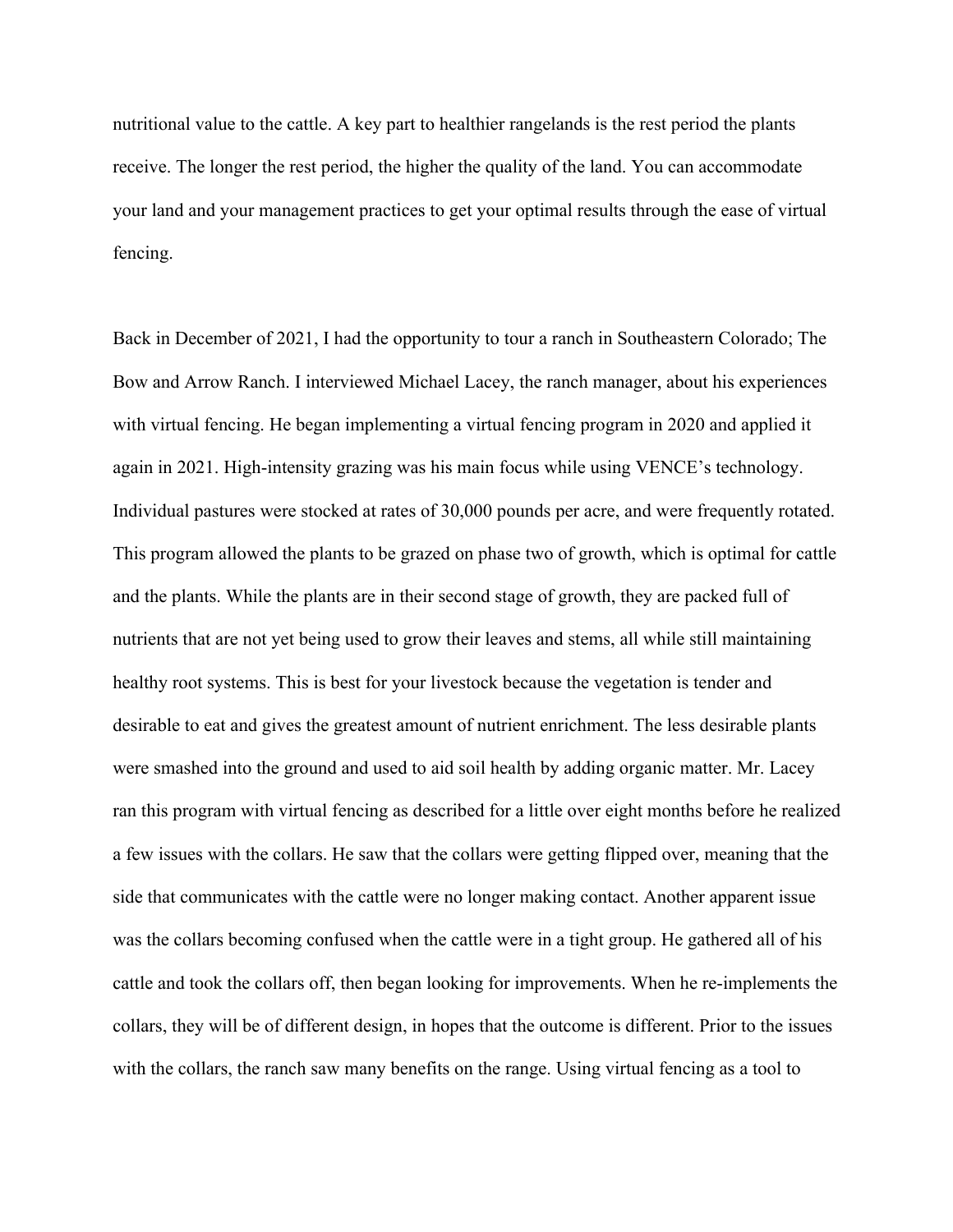high-intensity graze, the health of his land greatly improved. Native grasses were returning, along with species of insects that used to inhabit the area. With all of these positive changes, the overall quality of the rangeland ecosystem improved. Finally, the cattle were significantly easier to manage while under the virtual fencing program. They were moved easily, which lowered the stress levels for the animals as well as the ranch manager.

With a technology as new as virtual fencing, there are the positive as well as negative aspects. To begin with the positives, this new product can be used to improve the overall health and quality of the rangeland. You can manage your cattle in ways that are specific to your grass's needs, whether that is an extended rest period or more intensive grazing on a site. The outcome of these practices will result in better soil health and biodiversity, which in turn leaves healthier rangeland. All of these management methods can be implemented easily through a computer program. This brings me to my second point, which is the reduction of labor. Since all of your fencing is done online, the only physical labor you must perform is the installation of your base towers and the collaring of your cattle. This isn't even comparable to the work you must put in to build miles and miles of traditional fence. To move your cattle, the fenceline must only be moved on the computer program. This means you do not have to physically move them from pasture to pasture on horseback, using dogs, ATV's, etc. If you run a large amount of cattle, you usually must pay ranch hands to help you manage the livestock. With VENCE, you can eliminate that cost because you can do it by yourself. Another positive is the ability to track your cattle. You can learn their grazing patterns by being able to see where they are in real time. Once you have this knowledge, you can modify your grazing plan to fit their natural rotation. Cost effectiveness is a bit of a gray area. Whether or not you get a return on investments between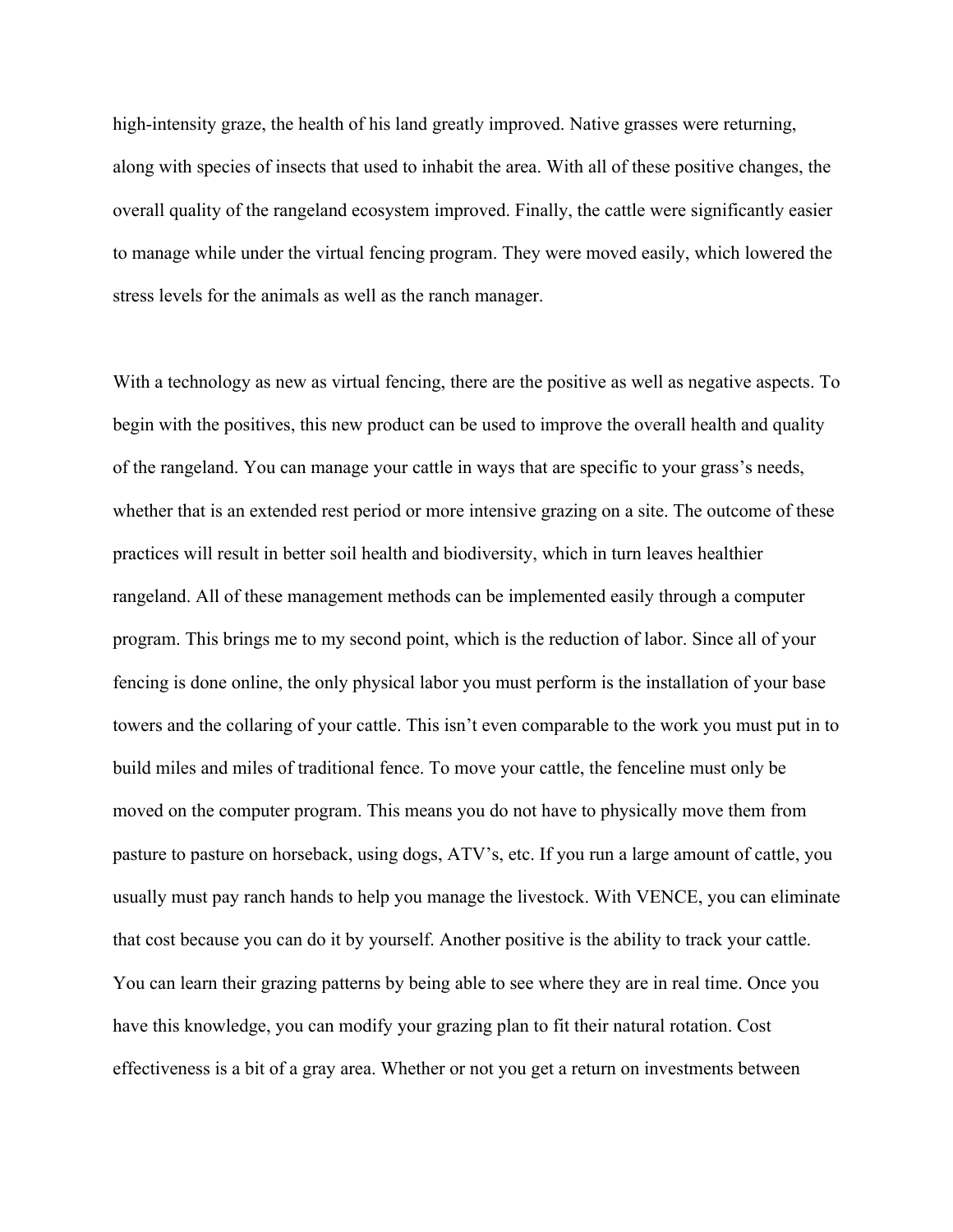virtual and traditional fencing depends on the size of your ranch and the number of cattle. On one hand, it may be cheaper to build traditional fences because you have less land and less cattle. On the other hand, regular fencing on a vast area may greatly outweigh the cost of a virtual fencing program.

On the flip side, some negatives about virtual fencing are recognized. First, VENCE is still a startup company. They have ten engineers with relatively limited agricultural experience. This poses some issues in the practical application of the product on an actual ranch. To begin, some problems were discovered with the collars. The cattle would rub on them and flip the box over. Once flipped, the receiving box no longer communicates with the cattle because the prongs weren't touching the animal. Additionally, when cattle gathered in high numbers, the collars could become confused and would not send the stimuli out when the livestock approached a boundary. A concern about the weight and size of the collars also arose on the Bow and Arrow Ranch. They were originally very bulky with large, thick straps. New models that are smaller and more compact are coming in the future. The producers of VENCE have been working diligently to try to fix these issues and make virtual fencing a reliable and efficient way of cattle management.

This progressive method of cattle management is one that I believe will be seen more prominent as time goes on. Advancements in technology will continue to be made, such as the issues with the collars. VENCE already has improved designs for them that are being implemented and tested. Additionally, as more ranchers try this technology, the benefits of using this technology will become more apparent. Using high-intensity grazing, the diversity of native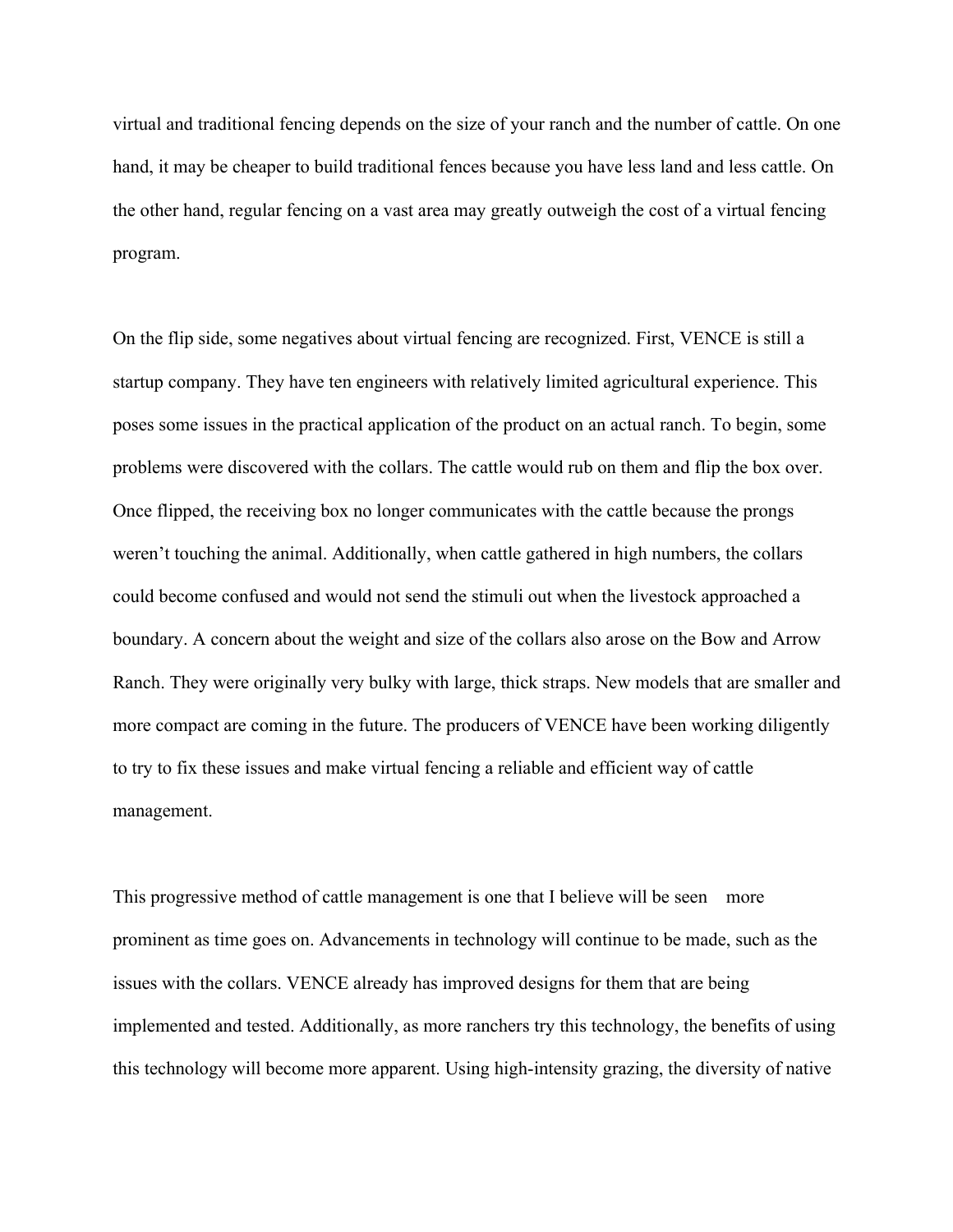plant species will increase. Along with this, organic matter will be stomped into the soil, giving the plants a healthy environment in which to grow. As our world continues to change, cattle producers and agriculturalists must learn to change with it. With new technology such as virtual fencing on the horizons, the positives and the negatives of startup programs are seen. In the future, I see new and progressive methods of cattle ranching becoming more abundant in my area of Colorado, as well as in our nation as a whole. So, which side of the virtual fence do you stand on?

## References

Latham, K. (n.d.). *Virtual fences to improve labor efficiency for farmers*. NSW Farmers Association. Retrieved January 6, 2022, from

https://www.nswfarmers.org.au/NSWFA/Posts/The\_Farmer/Innovation/Virtual\_fences\_t

o improve labour efficiency for farmers.aspx

Phillips, K. (2019, October 24). *The future of virtual fencing*. Progressive Cattle.

Retrieved January 6, 2022, from https://www.progressivecattle.com/topics/facilities-

equipment/the-future-of-virtual-fencing

*Virtual fencing can help ranchers guide where cows graze*. (2021, October 13). La Junta

Tribune-Democrat. Retrieved January 12, 2022, from

https://www.lajuntatribunedemocrat.com/story/news/2021/10/13/virtual-fencing-can-help-

ranchers-guide-where-cows-graze/8440878002/